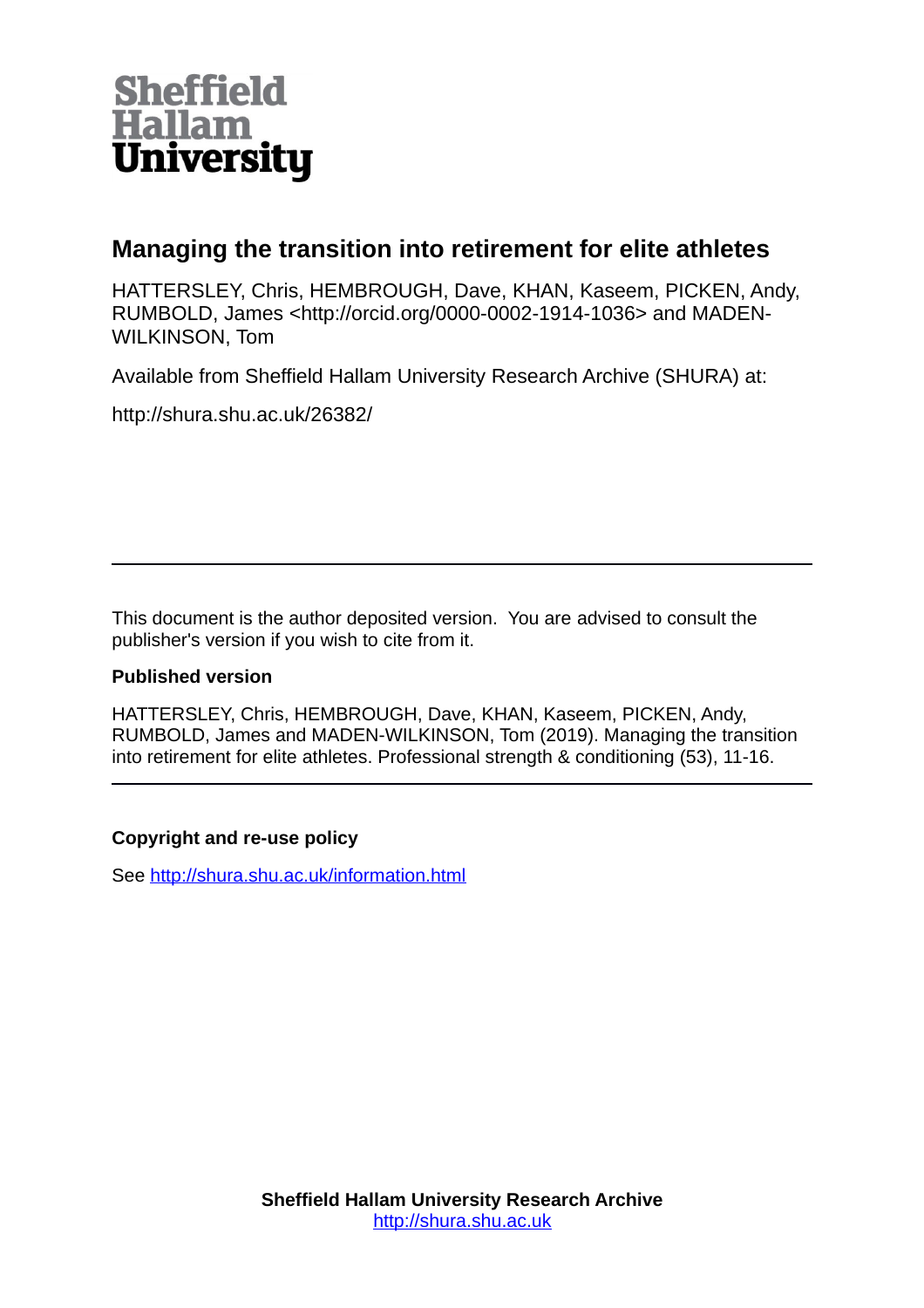#### **Managing the Transition into Retirement for Elite Athletes**

#### **Authors**

Chris Hattersley MSc, MSc, BSc, ASCC, CSCS. Dave Hembrough MSc, PGDip, BSc, ASCC. Kaseem Khan MSc, BSc, CSCS. Andy Picken BSc, MRSPH. Dr James Rumbold BSc, MSc, PhD. Dr Tom Maden-Wilkinson BSc, PhD.

## **Aim:**

The aim of this article is to raise awareness, amongst strength and conditioning coaches, of the challenges that may be encountered by elite athletes as they transition into retirement from their sport. This includes a discussion of common themes identified in the athlete wellbeing literature as well as a review of the athlete support systems for a range of sports. In doing so, it is hoped that athlete welfare can be enhanced throughout this period of an athletic career.

### **Introduction:**

The transition into retirement represents a challenging part of an athlete's career as they enter a new period of their life after sport (1). Unlike other careers, most athletic retirement normally occurs relatively early in life and because of this, athletes face an extensive range of psychological, social and occupational adjustments as their identity shifts to that of being a former athlete (2,3). Although planned retirement is the most common route into ending an athletic career, there is also a degree of uncertainty regarding when retirement will occur for athletes as retirement can be forced by injury or deselection (4). In addition to the immediate changes in an athlete's life post-retirement, they also need to be educated to self-manage any previous medical or physical issues that may have a lifelong effect, as support will be substantially reduced when they leave the high performance system (5,6). Due to the diverse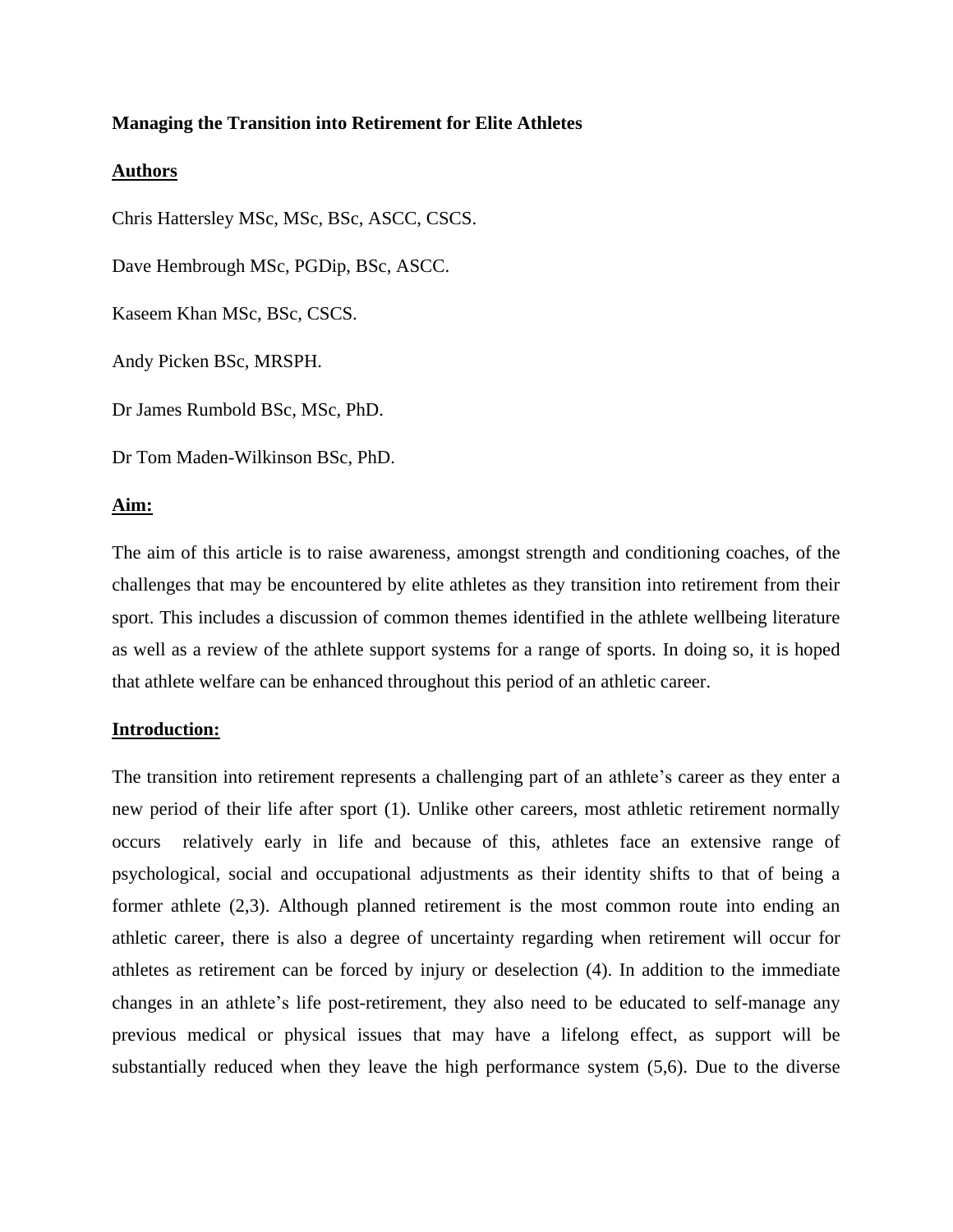combination of potential problems that athletes may face when retiring, it is necessary to review these in order to raise awareness for athletes and members of the high performance team.

#### **Planned and Unplanned Retirement**

Competitive sports retirement represents a unique period of life change, as, unlike retirement from other careers, it usually occurs early in life (7). Although retirement is an inevitable part of any athletic career, the unpredictable nature of elite sport means there is usually a degree of uncertainty when this will occur with athletes undertaking planned retirement when their sporting career has run its course or unforced retirement through either injury or deselection (4,5). Planned retirement is associated with less adjustment difficulties while forced retirement is associated with an increased risk of mental health problems (8,9). Retirement that is forced upon an athlete by injury or deselection is associated with a substantial psychological effect due to the lack of an adjustment period (5). The degree of voluntariness during sporting retirement is highly associated with better outcomes as there has normally been time to pursue other interests and prepare for life after sport (10). Although this is the case, ultimately it depends on the individual's coping and support resources as well as the degree to which they have planned for occupational alternatives before they retire that dictates the impact of adjustment difficulties (3,7). For these reasons an increasing demand is being placed on sports clubs and government bodies to bring these issues to the attention of athletes and provide the necessary support both during and after the sporting career.

#### **Athletic Identity**

Elite athletes dedicate themselves to their chosen sport physically and mentally from a young age in order to achieve their athletic goals and due to this, they attribute a large proportion of their self-identity to the sporting version of themselves (6,11). This is often at the detriment of sacrificing commitments towards education, peers, family and romantic relationships which become prominent safeguards towards retirement (38). It is widely reported that athletes who identify themselves strongly and exclusively with their athletic identity, experience more adjustment difficulties than athlete's who have less 'self-narrowing' of their identity (8,9,12). This is due to the adjustment challenges of reorganising one's personal and social goals once sport is longer the main 'priority' in their lives. Any psychological problems faced by athletes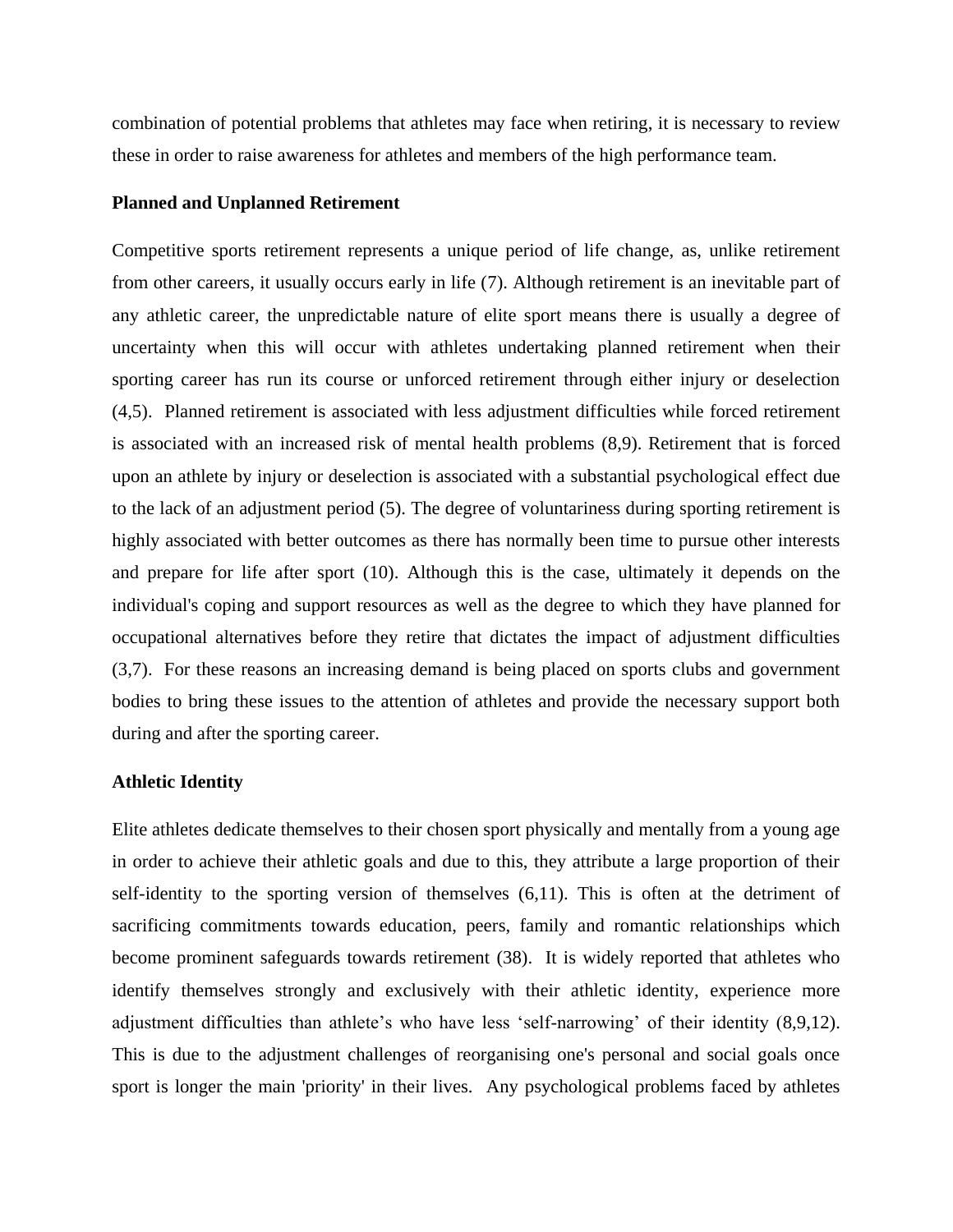after retirement, either through forced or unforced retirement, are believed to be heightened according to the degree to which an athlete associates their self-identity with the athletic version of themselves (8). Athlete's who associate themselves strongly with their sporting identity in this way undergo an initial stage of shock and a grieving process that represents an experience comparable to a bereavement of their former selves (9,11). Due to this, it is important for athletes to better balance their interests outside of the sporting world in order to safeguard themselves from the potential issues associated with exclusively identifying with themselves as 'the athlete' (13). For those that do not do this, they will need to prepare for redefining their identity, to help restore and maintain a positive self-image which may be important to reduce the negative external influences that can occur.

#### **Sense of Personal Control**

The highly structured nature of elite sports may also limit the athletes sense of control outside of the sporting world as their daily routines, behaviours and decision making are often made by coaches or sports associations (7). This lack of personal control may cause problems for the athlete when adjusting to their non-sporting identity after retirement due to the loss of structure, routine and discipline that they were previously accustomed to (4,7). Indeed, the intensive and enduring training schedules that athletes adhere to and enjoy during their careers are also commonly difficult to duplicate outside of sport (39). Many athletes report that being excluded from the social practices of their sport as well as the loss of camaraderie with teammates and the joy of competition were key parts of their sporting life which they struggled to replace after retirement (6,9). It has also been reported that the loss of identity and prestige of being an elite athlete can lead to problems with an athletes sense of personal control (8,9). However, many athletes are happy to be free from the stresses of high performance and look forward to their life after sport (8). Teammates, coaches and sport organisations can play a key role in discussing their feelings about the athlete's looming retirement and help them to plan accordingly. This can give retiring athletes a greater sense of personal control over the transition.

#### **Occupational Adjustments**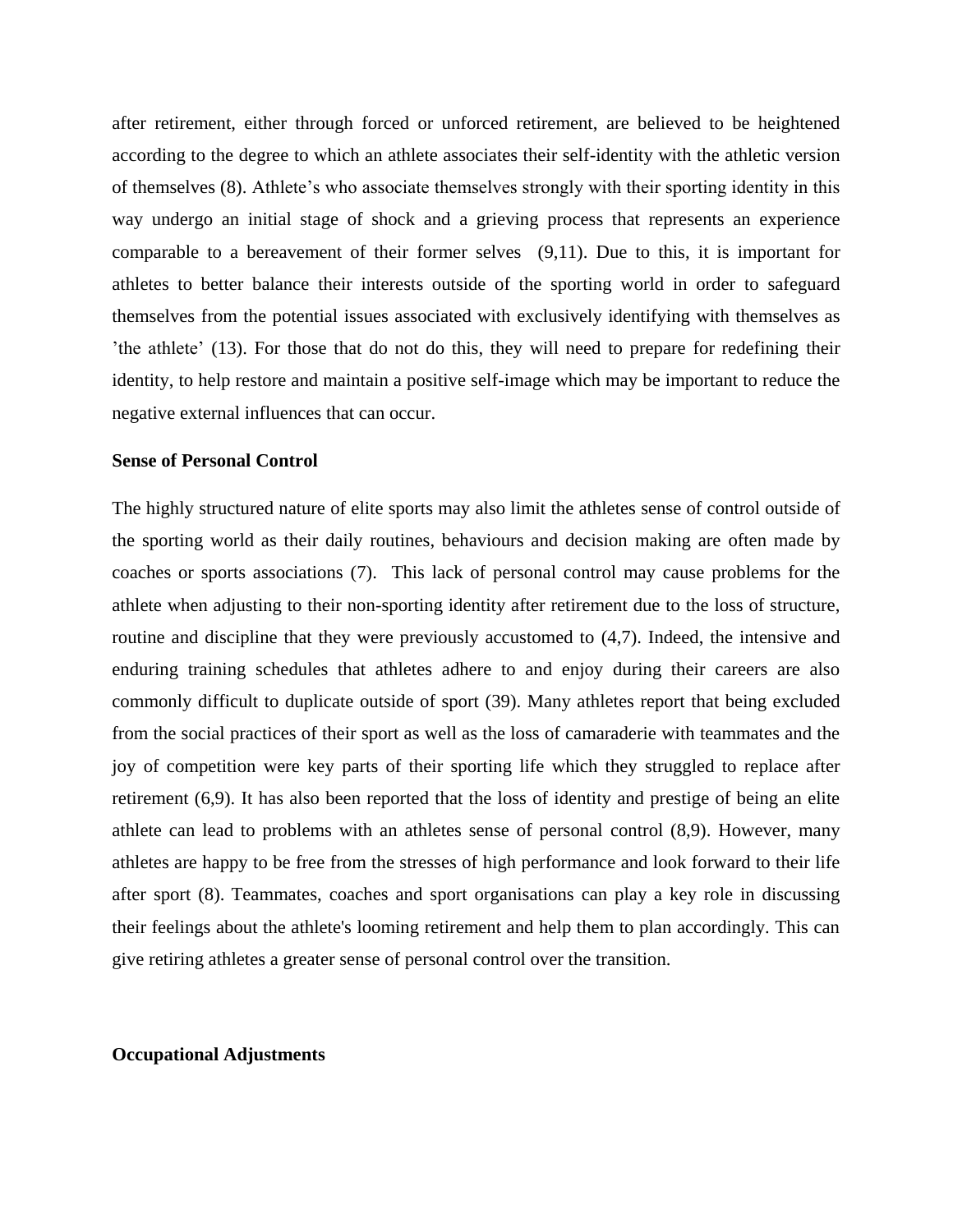One of the primary challenges associated with the early retirement age of former elite athletes is how and whether they need, to transition into a new career (1,5,14). A unique consideration for athletes during this process is that some may have to retrain for a new occupation whilst other athletes may have the financial security to not work  $(3,10,14)$ . There are potential issues with either route as the athletes undertaking a new career have to reconstruct a new sense of self while the financially secure athlete has to fill the times and routines of their previous sporting schedule (5,14). A lack of formal qualifications for many former athletes have been shown to be a problem that is encountered during their transition into a new career and poor financial advice has led to issues for athletes who were wealthy enough to not work  $(14,15)$ . It is important to note that although problems are experienced by a substantial number of athletes when starting a new career that many athletes use the skills and experiences developed during their sporting life to flourish in other roles (14). Therefore, it is important for sport organisations to offer mentoring opportunities and life skills education during athletes' careers to help athletes to develop a stronger understanding of how their skills in sport can be transferred in to other vocations, which will smooth the transition in to retirement (3).

#### **Medical and Lifestyle Self Management**

The demands of training at an elite level over an extended period of time puts an athlete at an increased risk of sustaining a musculoskeletal injury (16). In particular, musculoskeletal injuries to the the upper and lower limbs are largely reported in elite athletes (17,18). During a sports career, these injuries might be recurrent and may lead to surgical treatments and long-lasting rehabilitation programmes (19,20). The injuries sustained during a sporting career have a lifelong effect with elite athletes being shown to have an increased risk of osteoarthritis compared to the general population and other occupational sectors (16,21). In later life 65% of former athletes with osteoarthritis have reported being in pain during activities of daily living and 37% reported having anxiety or depression due to this (16). Furthermore, contact sports that involve repeated collisions to the head put athletes at the risk of sustaining repeated concussion and this is associated with a potential risk of acquiring neurological conditions such as chronic traumatic encephalopathy, dementia and depression post-retirement (22,23,24,25). As well as any medical issues encountered during retirement, athletes also report experiencing problems managing their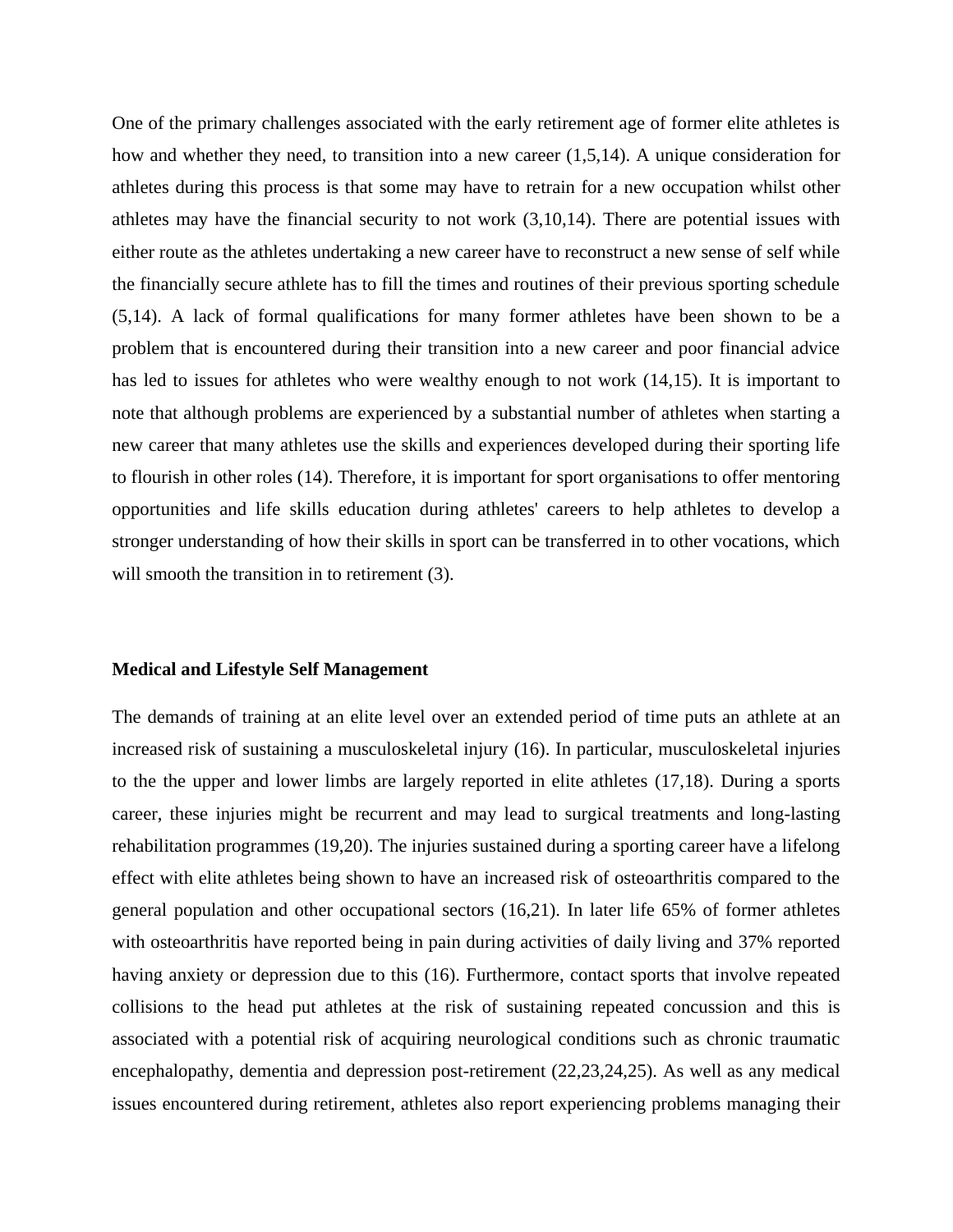physical condition and nutritional practices after they have finished competing (26). Furthermore, athletes receive limited support with these issues when they leave the high performance system which can be a further source of psychological stress (4,5). Due to this, governing bodies should consider a medical consultation as part of athlete exit strategies from sport to increase awareness of the appropriate medical options for managing their long term health.

#### **Mental Health**

Due to the multiple changes that occur in both the athlete's lifestyle and their self-identity during the retirement process, this places retiring athletes at a relatively high risk of developing a mental health problem (6,27,31). Failure to cope with retirement can lead to psychological pathologies, substance abuse and financial problems (9,13). This can manifest itself as conditions such as anxiety, depression or post-traumatic stress disorder and can have a significant impact on the athlete and their family's quality of life (13). It is important to note these issues are not only limited to the athletic world and a substantial proportion of mental health problems are related to employment (34). Employment and meaningful occupation is seen as a necessary component of good health where many of our fundamental psychological needs are met (32). As such, people who experience redundancy or unemployment display a 50% increase in the risk of developing psychological problems in comparison to individuals in employment (33). Although no comparison between mental health problems between athletes and people in general employment is currently available, Hughes and Leavey (31) argue that elite athletes are placed under a unique combination of stressors that may compromise their wellbeing and therefore require more support from governing bodies. This problem is evidenced by Grove et al (9) who reported that 20% of athletes experienced a distressful psychological reaction during the process of retirement. However, a recent State of Sport Survey in the UK reported that 50% of former athletes had concerns over their mental and emotional wellbeing and did not feel in control of their lives within two years of finishing their careers (28). In response to this a 'Mental Health and Elite Sport Action Plan' has been devised by the United Kingdom government that requires all elite sport groups to have mental health procedures embedded in their performance plans by the year 2024 (29).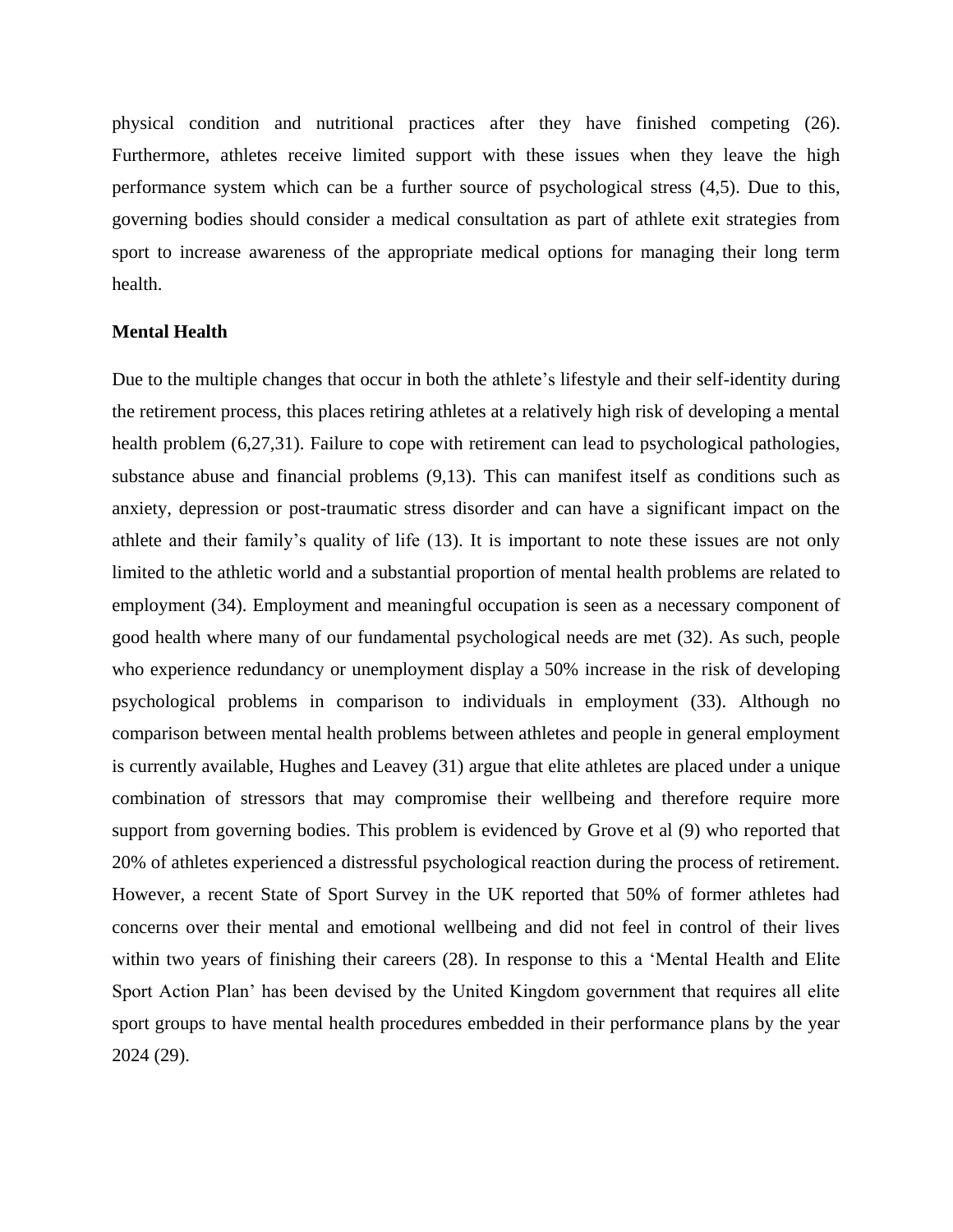#### **Effective Strategies for Athletes**

Not all athletes experience distressful reactions during their transition into retirement, but there are numerous potential problems that athletes need to be made aware of and prepared for. Various strategies have been suggested in the literature in order to ease the elite athlete's transition into retirement. Lally et al (6) suggest investing time in other dimensions of their identity by pursuing educational, social and occupational interests outside of the sporting world. This is consistent with recommendations by other studies who reported that athletes who decreased the prominence of their athletic identity and developed a new focus prior to retirement made smoother transitions (6,8,13). Although support is extremely varied depending on the country an athlete is from and the sport they competed in, it is recommended that athletes enquire with their sporting governing body whether they have a retirement transition programme (5). Athletes may be able to undertake an end of career health consultation to enable selfmanagement of any issues identified and also gain an understanding of any career services on offer (4,8). It is also advised that athletes should talk to other former athletes, team mates and coaches about how they handled their transition into retirement (4,5). In addition to this, many former athletes also use coaching as a way to stay involved with their previous sport and maintain their social relationships (5,11,13). For a variety of reasons, retiring athletes can feel a loss of social functioning, isolation and sometimes ostracism during the remaining time involved in sport prior to retirement. Therefore, it is important to encourage athletes to start exploring and identify a new focus, as well as encouraging the seeking of informational and emotional support inside and outside of the sport. Finally, athletes who are experiencing psychological difficulties during their transition into retirement can also seek interventions with a sport psychologist (30).

#### **Existing Programmes**

Due to the issues discussed throughout this article, sporting governing bodies are beginning to increase the support they provide to athletes. This includes a range of services from welfare staff being employed in organisations, career transition seminars and access to hardship and medical grants (28,36,37,38). UK Sport, the English Institute of Sport, the British Olympic Association and the British Paralympic Association offer a collective programme termed Athlete Futures in order to provide career and lifestyle support to athletes. The programme began in September 2017 and is open to past and current members of UK Sport's World Class Programme, dating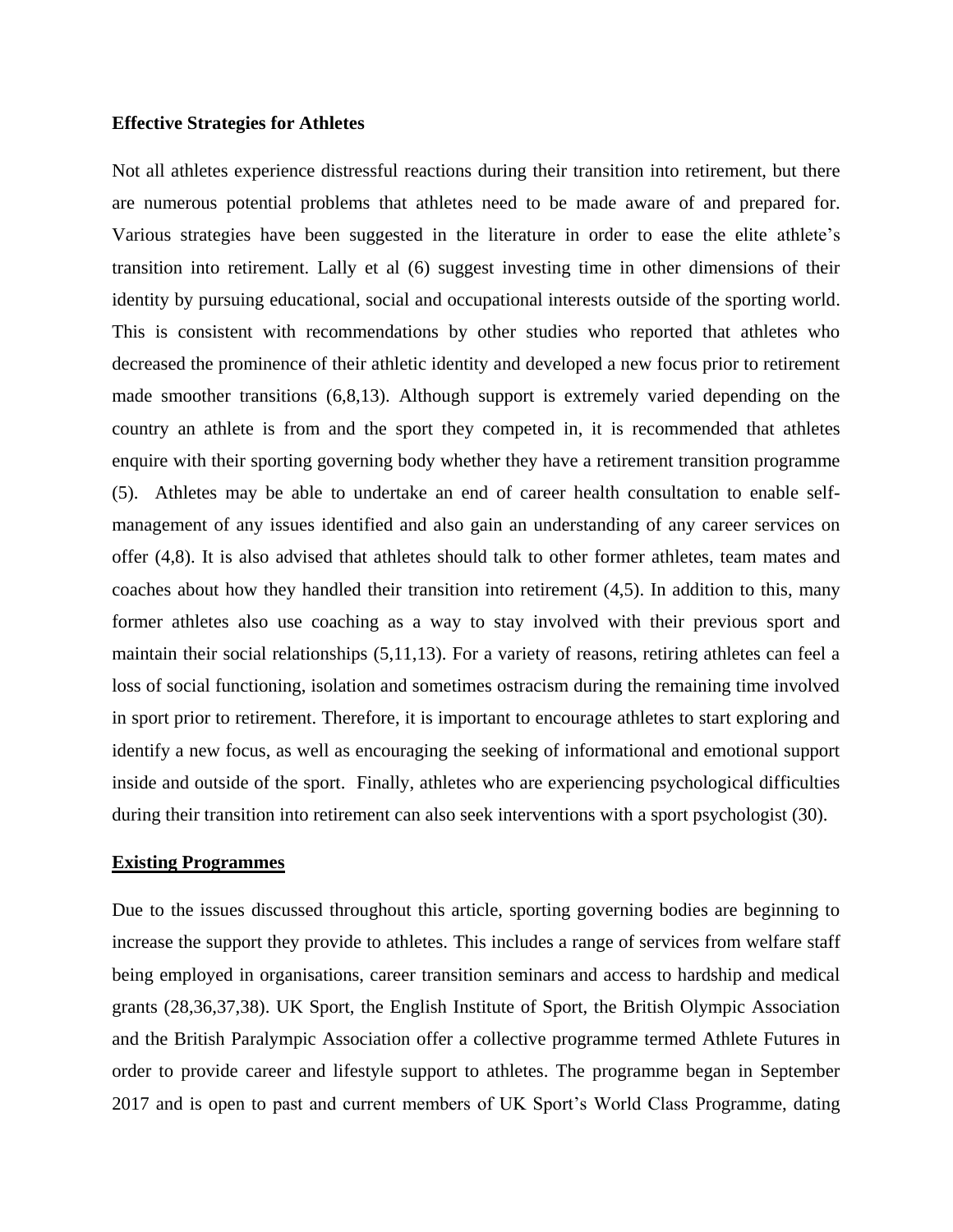back to 1997 (36). The Professional Footballers Association provides advice and support to members for a range of issues including the transition into retirement. Their services include paying 50% of the costs for accredited training courses to support the career development of it's members. As well as this, they also provide early access to pension funds and financial support during times of hardship or medical need (37). A similar service is offered by the Rugby Players Association where there is support available from personal development managers who proactively work with players to prepare them for the transition in to retirement. In addition to that they also have an open access helpline and support network for lifestyle related issues including career transitions and mental health. Finally, the Professional Cricketers' Association has six regional personal development managers who work full-time from academy level through to former players (40). They provide support to players for a range of lifestyle related issues and also host regular career transition seminars to help players recently leaving the game.

#### **Practical Applications**

- Educate athletes on the potential difficulties that may occur during the transition into retirement.
- Encourage strategies to be developed that enable athletes to self-manage their previous injuries and lifestyle when they are outside of the high performance system.
- Aim to increase understanding and discussion of these issues throughout the high performance team and through this filter down to benefit athletes.
- Raise awareness for governing bodies to improve the post-retirement support of athletes.
- Encourage athletes to use their 'down-time' effectively during their careers, optimising the development of a broader range of social identities outside of sport, to provide a stronger social support network before and during retirement.
- Develop life skills and lifestyle management within sport organisations throughout the athletic career.
- Find ways to keep previously retired athletes in the sport system, because of the knowledge and skillset that they have. Coaching and ad-hoc mentoring are viable options that sport organisations could fund.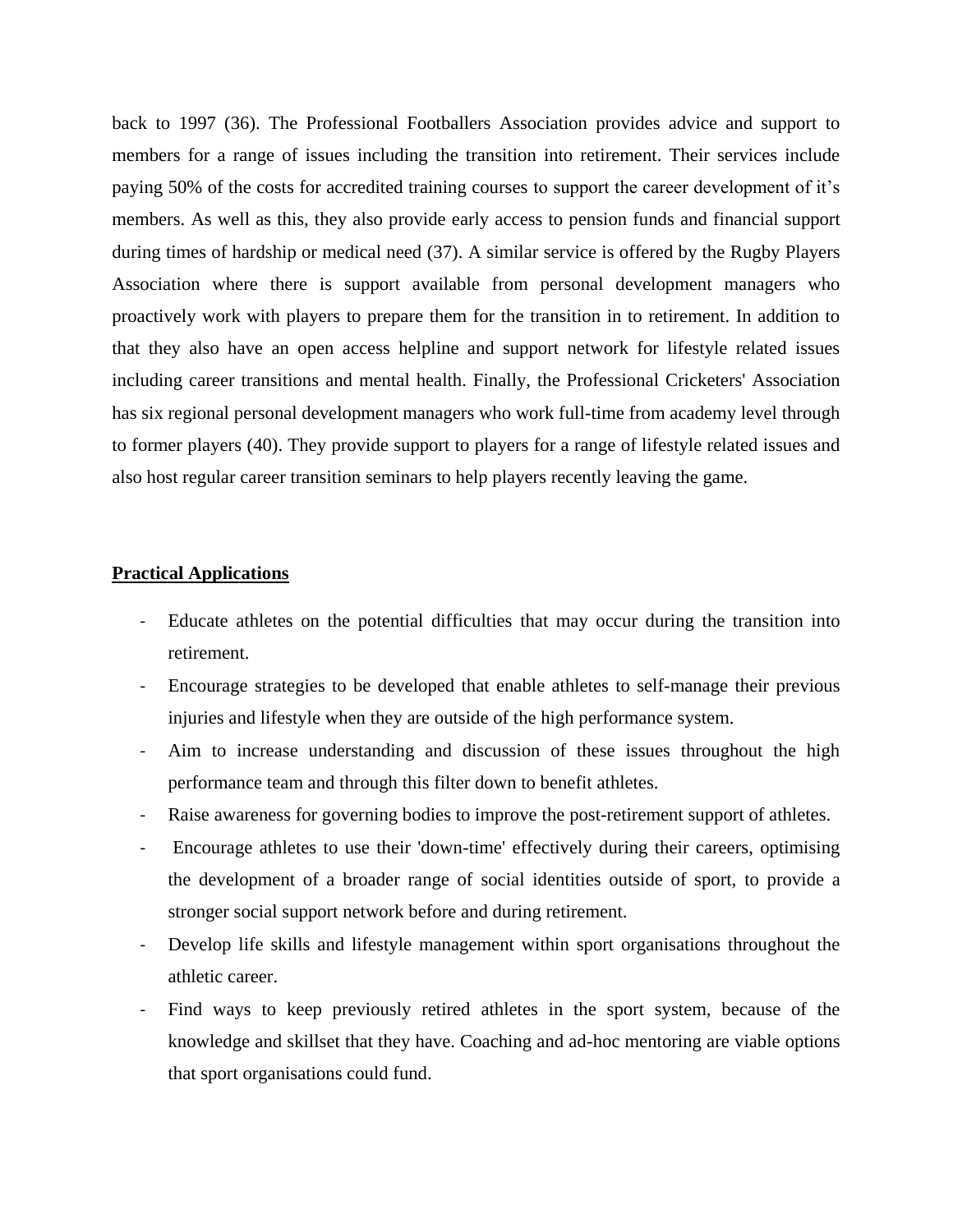#### **References**

- 1. Wylleman P, Alfermann D, Lavallee D. Career transitions in sport: European perspectives. Psychology of sport and exercise. 2004 Jan 1;5(1):7-20.
- 2. Smith JL, McManus A. A review on transitional implications for retiring elite athletes: What happens when the spotlight dims. The Open Sports Sciences Journal. 2008;1(2):45- 9.
- 3. Park S, Lavallee D, Tod D. Athletes' career transition out of sport: A systematic review. International review of sport and exercise psychology. 2013 Sep 1;6(1):22-53.
- 4. Taylor J & Lavallee D. Career transition among athletes: Is there life after sports? Applied sport psychology: Personal growth to peak performance, 2010 Dec 542-562.
- 5. Lavallee D, Park S, Tod D. Career termination. Routledge handbook of applied sport psychology: A comprehensive guide for students and practitioners. 2010 Oct 18:242-9.
- 6. Lally P. Identity and athletic retirement: A prospective study. Psychology of sport and exercise. 2007 Jan 1;8(1):85-99.
- 7. Smith JL, McManus A. A review on transitional implications for retiring elite athletes: What happens when the spotlight dims. The Open Sports Sciences Journal. 2008;1(2):45- 9.
- 8. Martin LA, Fogarty GJ, Albion MJ. Changes in athletic identity and life satisfaction of elite athletes as a function of retirement status. Journal of Applied Sport Psychology. 2014 Jan 1;26(1):96-110.
- 9. Grove JR, Lavallee D, Gordon S, Harvey JH. Account-making: A model for understanding and resolving distressful reactions to retirement from sport. The Sport Psychologist. 1998 Mar;12(1):52-67.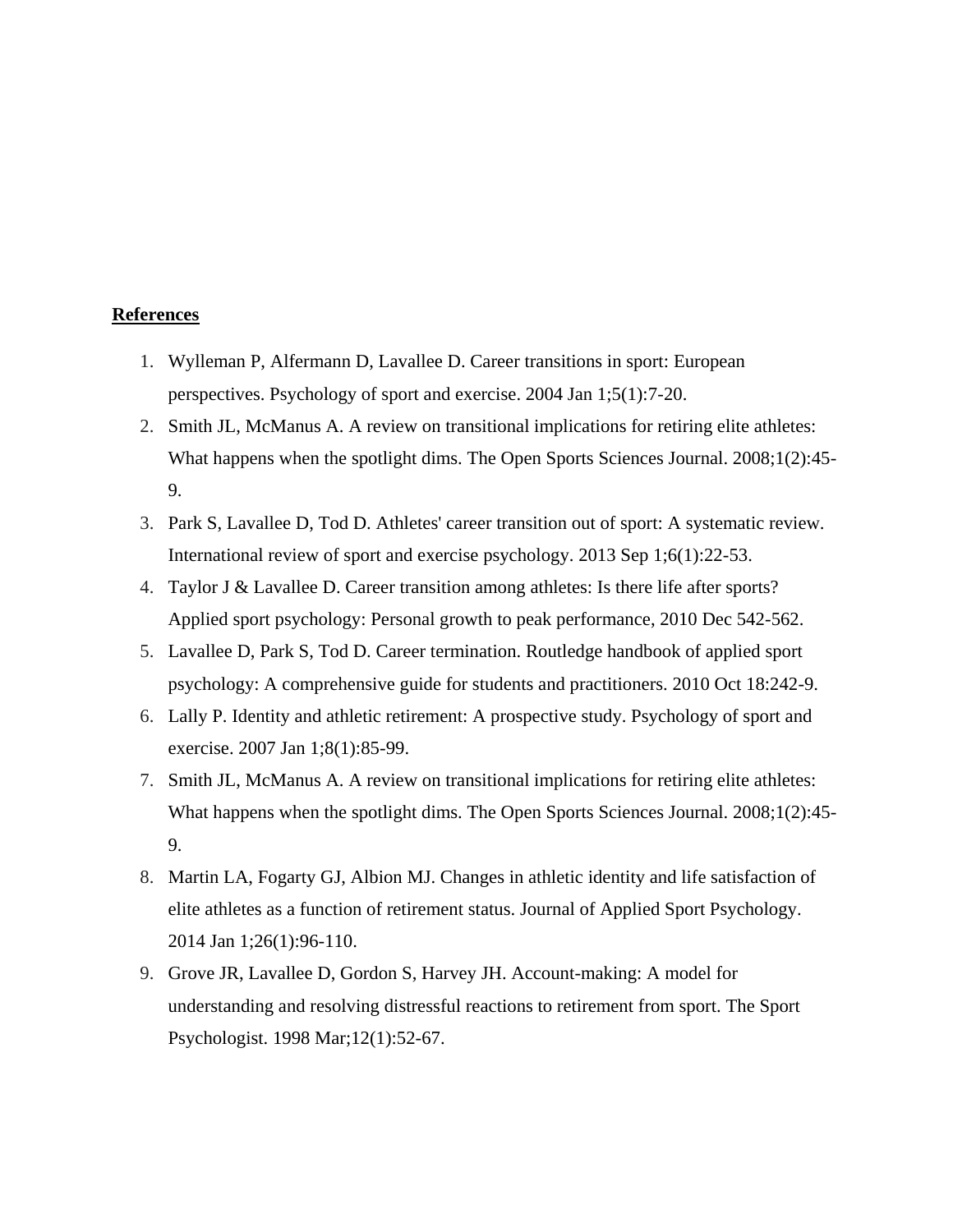- 10. Erpič SC, Wylleman P, Zupančič M. The effect of athletic and non-athletic factors on the sports career termination process. Psychology of sport and exercise. 2004 Jan 1;5(1):45- 59.
- 11. Grove JR, Lavallee D, Gordon S. Coping with retirement from sport: The influence of athletic identity. Journal of applied sport psychology. 1997 Sep 1;9(2):191-203.
- 12. Smith JL, McManus A. A review on transitional implications for retiring elite athletes: What happens when the spotlight dims. The Open Sports Sciences Journal. 2008;1(2):45- 9.
- 13. Torregrosa M, Ramis Y, Pallarés S, Azócar F, Selva C. Olympic athletes back to retirement: A qualitative longitudinal study. Psychology of Sport and Exercise. 2015 Nov 1;21:50-6.
- 14. Knights S, Sherry E, Ruddock-Hudson M. Investigating elite end-of-athletic-career transition: a systematic review. Journal of Applied Sport Psychology. 2016 Jul 2;28(3):291-308.
- 15. Surujlal J. Influence of organizational support on retirement planning and financial management of professional soccer players. Polish Journal of Management Studies. 2016 Jun 1;13(2):164-74.
- 16. Kujala UM, Orava S, Parkkari J, Kaprio J, Sarna S. Sports career-related musculoskeletal injuries. Sports Medicine. 2003 Oct 1;33(12):869-75.
- 17. Schneider S, Seither B, Tönges S, Schmitt H. Sports injuries: population based representative data on incidence, diagnosis, sequelae, and high risk groups. British journal of sports medicine. 2006 Apr 1;40(4):334-9.
- 18. Finch CF, Cook J. Categorising sports injuries in epidemiological studies: the subsequent injury categorisation (SIC) model to address multiple, recurrent and exacerbation of injuries. Br J Sports Med. 2014 Sep 48(17):1276-80.
- 19. Lohmander LS, Englund PM, Dahl LL, Roos EM. The long-term consequence of anterior cruciate ligament and meniscus injuries: osteoarthritis. The American journal of sports medicine. 2007 Oct;35(10):1756-69.
- 20. Maffulli N, Longo UG, Gougoulias N, Caine D, Denaro V. Sport injuries: a review of outcomes. British medical bulletin. 2010 Aug 14;97(1):47-80.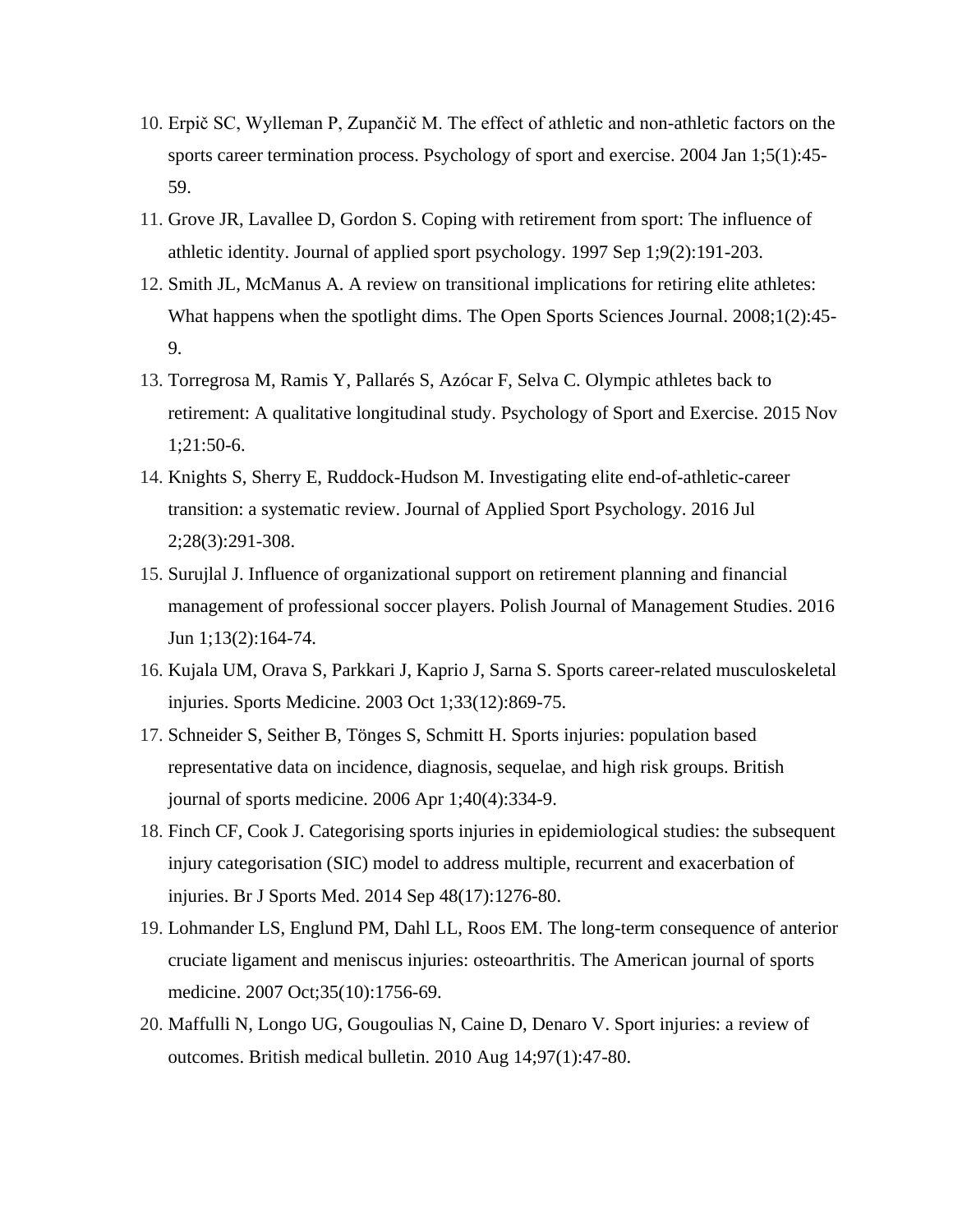- 21. Gouttebarge V, Inklaar H, Backx F, Kerkhoffs G. Prevalence of osteoarthritis in former elite athletes: a systematic overview of the recent literature. Rheumatology international. 2015 Mar 1;35(3):405-18.
- 22. McKee AC, Cantu RC, Nowinski CJ, Hedley-Whyte ET, Gavett BE, Budson AE, Santini VE, Lee HS, Kubilus CA, Stern RA. Chronic traumatic encephalopathy in athletes: progressive tauopathy after repetitive head injury. Journal of Neuropathology & Experimental Neurology. 2009 Jul 1;68(7):709-35.
- 23. Iverson GL. Chronic traumatic encephalopathy and risk of suicide in former athletes. Br J Sports Med. 2014 Jan 1;48(2):162-4.
- 24. Gardner A, Iverson GL, McCrory P. Chronic traumatic encephalopathy in sport: a systematic review. Br J Sports Med. 2014 Jan 48(2):84-90.
- 25. Harmon KG, Drezner JA, Gammons M, Guskiewicz KM, Halstead M, Herring SA, Kutcher JS, Pana A, Putukian M, Roberts WO. American Medical Society for Sports Medicine position statement: concussion in sport. Br J Sports Med. 2013 Jan 1;47(1):15- 26.
- 26. Stephan Y, Torregrosa M, Sanchez X. The body matters: Psychophysical impact of retiring from elite sport. Psychology of Sport and Exercise. 2007 Jan 1;8(1):73-83.
- 27. Rice SM, Purcell R, De Silva S, Mawren D, McGorry PD, Parker AG. The mental health of elite athletes: a narrative systematic review. Sports medicine. 2016 Sep 1;46(9):1333- 53.
- 28. BBC Sport. State of Sport 2018: Half of retired sports people have concerns over mental and emotional wellbeing. [online] Available at: http://www.bbc.co.uk/sport/42871491 [Accessed 27 Mar. 2018]. (accessed 27 Mar 2018).
- 29. Crouch T. Mental Health and Elite Sport Action Plan. https://www.gov.uk/government/publications/mental-health-and-elite-sport-action-plan (accessed 27 Mar 2018).
- 30. Van Raalte JL, Andersen MB. When sport psychology consulting is a means to an end (ing): Roles and agendas when helping athletes leave their sports. The sport psychologist. 2007 Jun;21(2):227-42.
- 31. Hughes L, Leavey G. Setting the bar: athletes and vulnerability to mental illness. The British Journal of Psychiatry. 2012 Feb;200(2):95-6.